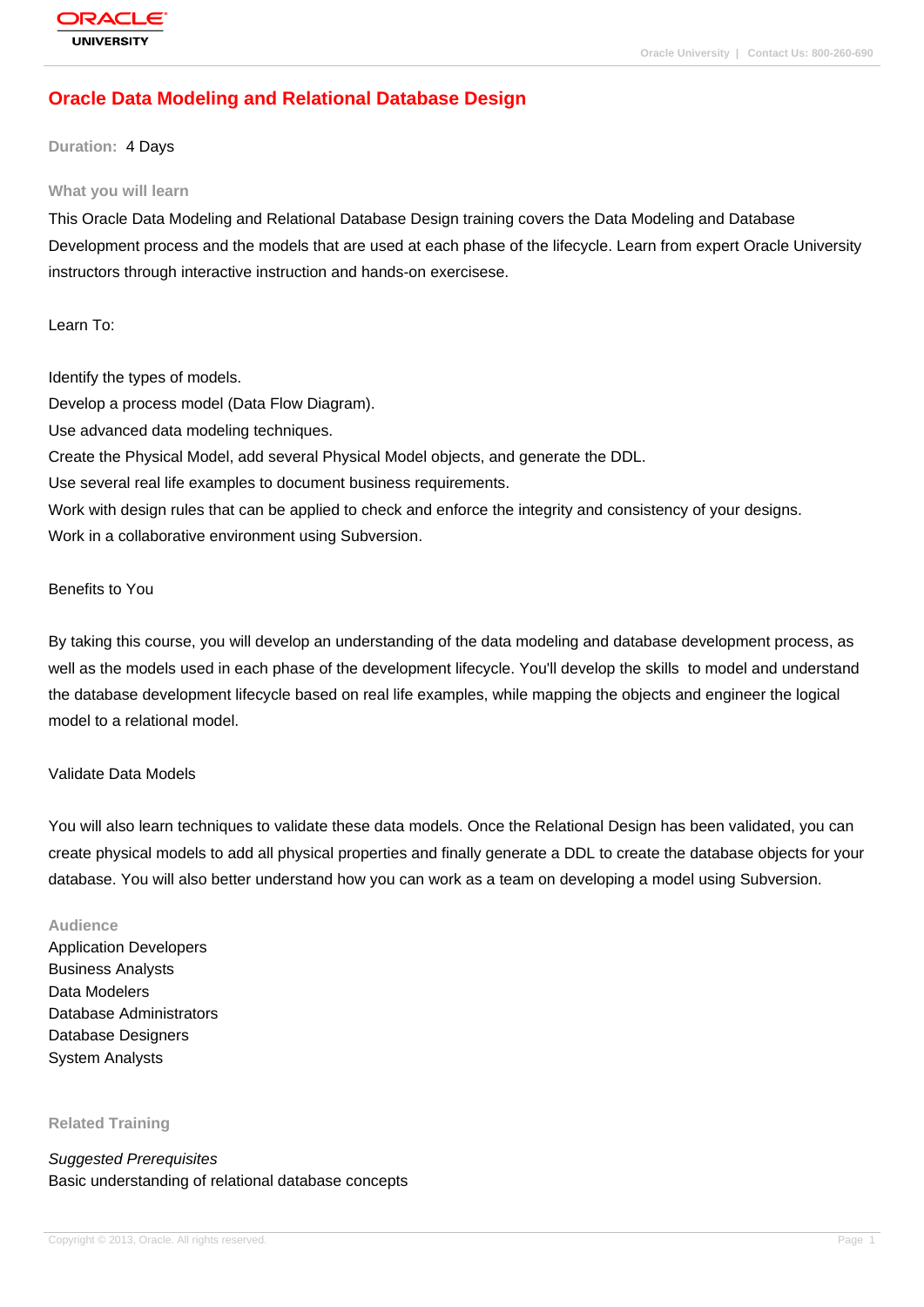### **Course Objectives**

Create an Entity Relationship Diagram by identifying entities, attributes, relationships and constraints from a set of requirements

Normalize the Entity Relationship Diagram to third Normal form

Enhance the Entity Relationship Diagram to utilize several data modeling techniques

Create a Data Flow Diagram by identifying processes, external agents, information stores and information flows that show how the information flows and how it is being transformed

Engineer the Entity Relationship Model into an initial relational database design

Optimize the Relational Database Design

Complete the Physical Model and generate the DDL

Use Oracle SQL Developer Data Modeler to document all the concepts learned throughout the course

#### **Course Topics**

### **Understanding What to Model**

Why Model? Why Model: A Practical Example Database and Application Development Life Cycle Process Modeling Logical Data Modeling Database Design Database Generation Data Type Model

### **Documenting the Business Background**

Documenting the Business Direction Components of a Business Direction Statement Business Objectives Assumptions Critical Success Factors Key Performance Indicators Problems Devising Business Direction Objectives and Actions

### **Building a Process Model (Data Flow Diagram)**

What Is a Process Model? Why Create a DFD? Components of a Data Flow Diagram Events Analyzing Event Responses

**Using Oracle SQL Developer Data Modeler to Create Your Process Model (Data Flow Diagram)** Downloading and Installing Oracle SQL Developer Data Modeler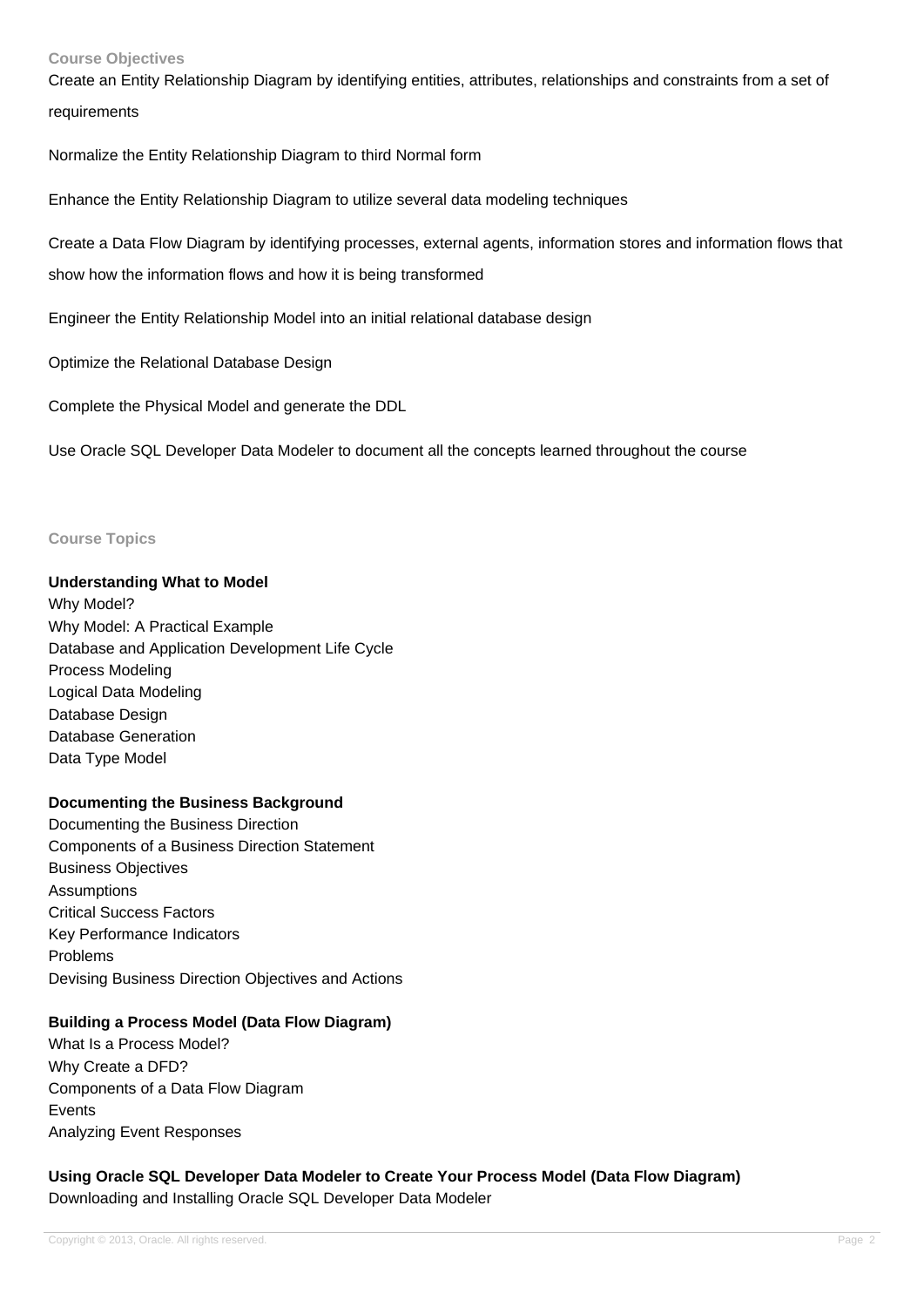Oracle SQL Developer Data Modeler Main Window Components Building a Data Flow Diagram Editing the Diagram Layout Adding and Reusing Process Events Saving Your Model Opening a Saved Model

## **Validating Your Process Model (Data Flow Diagram)**

DFD Rules Design Rules in Oracle SQL Developer Data Modeler Types of Processes Process Decomposition Decomposition Guidelines

## **Identifying Entities and Attributes**

What Is a Logical Data Model? Why Create an ERD? Components of an Entity Relationship Diagram **Attributes** Attribute Characteristics

## **Identify Relationships**

Relationships Components of a Relationship Relationships: Additional Examples Relationship Types Using a Relationship Matrix Determining a Relationship's Existence Naming the Relationship Determining the Relationship's Cardinality

# **Assign Unique Identifiers**

Unique Identifiers Unique Identifier Examples Identifying Relationships Identifying Relationships with Multiple Entities Non-Identifying Relationships Primary and Secondary Unique Identifiers Searching for Unique Identifiers

# **Using Oracle SQL Developer Data Modeler to Create the Entity Relationship Diagram**

Building an Entity Relationship Diagram Specifying Logical Model General Option Modifying Model Properties Notation Types Editing a Diagram Layout What Is a Subview? Creating a Subview What Is a Display?

# **Validating your Entity Relationship Diagram** ERD Checklist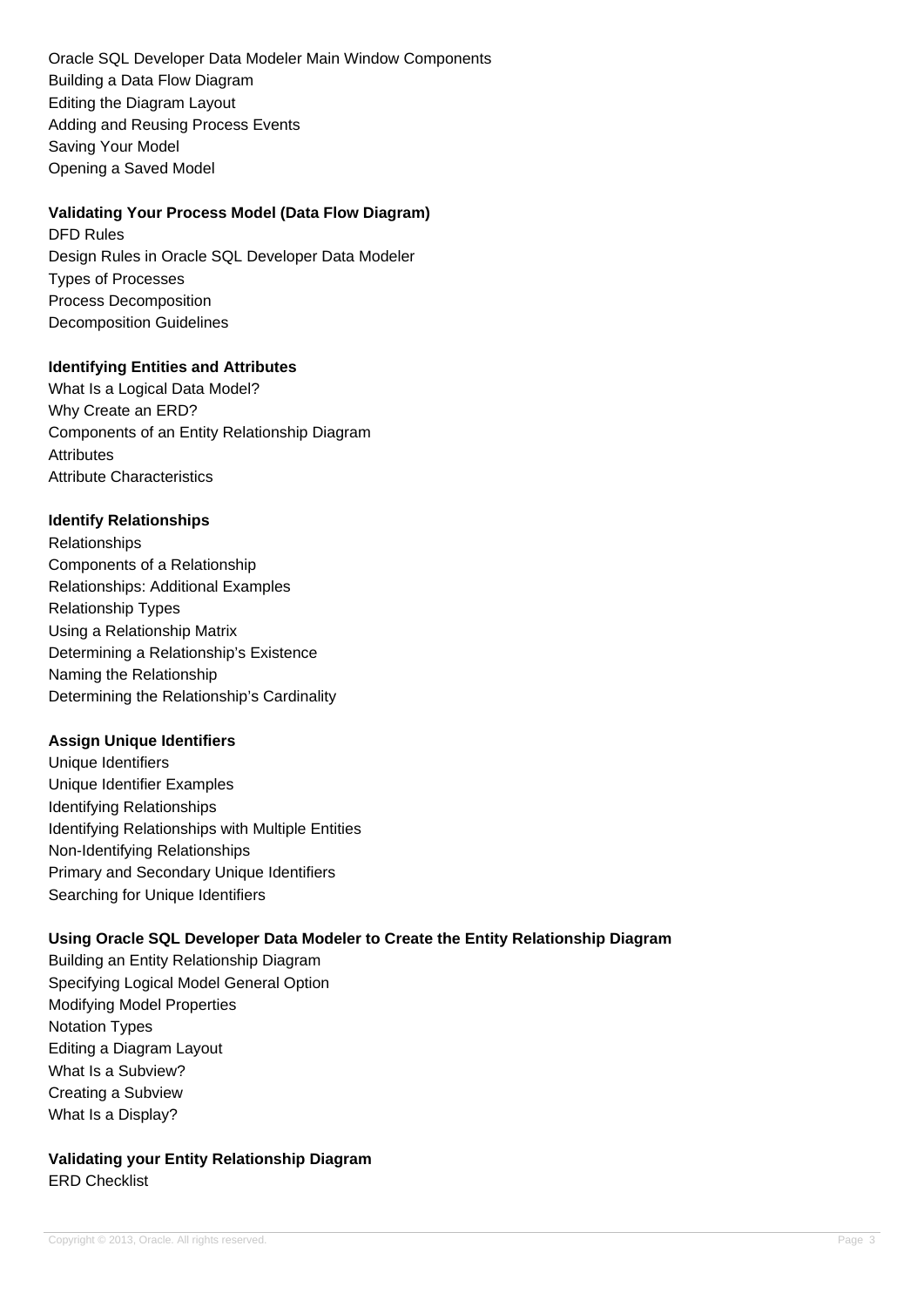Attribute Rules Distinguishing Attributes and Entities Attribute Optionality Adding Additional Information to the ERD Creating Reports

## **Normalizing your Data Model**

What Is Normalization? First Normal Form (1NF) Second Normal Form (2NF) Third Normal Form (3NF) Normalization Example

## **Validating Relationships**

Resolving M:M Relationships Modeling Hierarchical Data Examining Recursive Relationships Resolving a M:M Recursive Relationships Modeling Exclusive Relationships Creating an Exclusive Relationship in Oracle SQL Developer Data Modeler Entity Type Hierarchies Modeling Subtypes in Oracle SQL Developer Data Modeler

# **Adding and Using Data Types**

Attribute Data Types Logical Type Types Administration Domain Adding a Check Constraint to a Domain Adding Ranges or Value Lists to a Domain Preferred Logical Types and Domains Creating Domains from Logical Types

### **Put It All Together**

Build an ERD from a Case Study

### **Map Your Entity Relationship Diagram to a Relational Database Design**

Why Create a Relational Model? Review: Database Design Relational Database Overview Terminology Mapping Naming Conventions Naming Restrictions with Oracle Ensuring That Your Logical Data Model Is Complete Mapping Simple Entities

# **Engineering Your Entity Relationship Diagram to a Relational Database Design in Oracle SQL Developer Data Model**

Relational Model and Relational Model Diagram Preferences Reviewing Table Properties Previewing the DDL for a Table Preferences: Classification Types Assigning a Classification Type to One Table